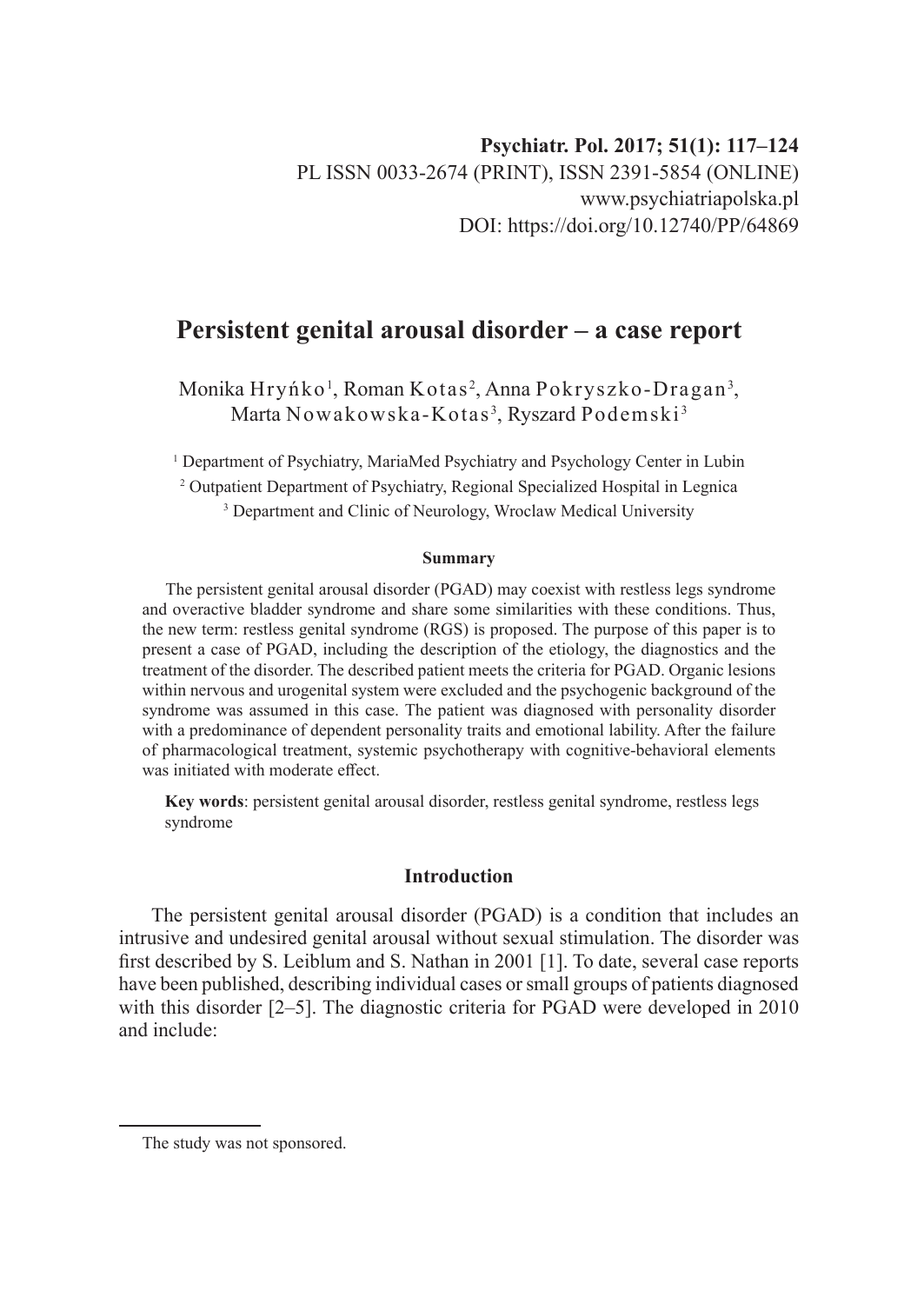- 1) spontaneous genital arousal that persists for extended periods of time (hours, days, months);
- 2) persistent arousal that does not resolve with an orgasm;
- 3) arousal that is not accompanied by a sexual desire;
- 4) arousal that is unwanted;
- 5) the symptoms cause distress [6].

To date, the incidence of the disorder has not been determined. Until recently, the disorder was described only in women. However, a few cases of PGAD in men have been published as well [7–9]. The symptoms occurred in 25 – to 51-year-old women and 38 – to 74–year-old men [7, 8,10–13]. In the majority of the female cases, the symptoms commenced in the menopausal and peri-menopausal period. The majority of the patients remained in long-term relationships (60–70%) [14, 15].

The etiopathogenesis of the syndrome is unclear and appears to be complex. Psychological factors, organic causes and certain drugs and substances are thought to trigger the syndrome.

Psychological factors include sex-related emotional problems. 60% of female patients with PGAD also suffer from depressive disorders, 40% have concurrent anxiety disorders; approximately 10% experienced sexual abuse in childhood and approximately 10% have symptoms of the burnout syndrome [12]. PGAD may also be associated with pelvic vascular malformations (a high incidence of pelvic varicoseveins), a history of a stellate ganglion block, mechanical damage or irritation of the pudendal nerve or small-fibre polyneuropathy [5, 8, 15]. PGAD was also described as an adverse effect of the use or discontinuation of selective serotonin reuptake inhibitor antidepressants (SSRI) and an increased dietary intake of soy [2, 16]. 40% of the patients with PGAD had a history of alcohol abuse; the symptoms were also observed after discontinuation of cannabinoids and nicotine [10–12, 14, 15, 17].

PGAD was found to coexist with the overactive bladder syndrome (OAB) in over 60% of the reported cases and was strongly associated with the restless legs syndrome (RLS) [5]. Similarly to RLS, resting (sitting position) aggravated PGAD symptoms in approx. 70% of female patients, while movement, especially walking alleviated complaints in approx. 30% of the patients [5]. In some cases the symptoms worsened in evening and during the night hours [18]. Hence, the disorder was coined the restless genital syndrome (RGS) by some authors, which may suggest a common pathogenesis of these disorders [5, 10, 12–15]. Both PGAD and OAB were therefore thought to arise due to sensory neuropathy of the pudendal nerve and the dorsal nerve of the clitoris [15]. The association between PGAD and RLS remains unclear, since RLS is thought to occur as a result of iron deficiency in the central nervous system, dysfunction of the nigrostrial system and imbalances in the dopaminergic and glutaminergic neurotransmission that involve opioids and hypocretin [19–23]. The neuropathogenesis of RGS proposed by Waldinger is presented in Figure 1 [15].

Attempts to treat PGAD included pharmacological therapy, psychotherapy and application of invasive procedures.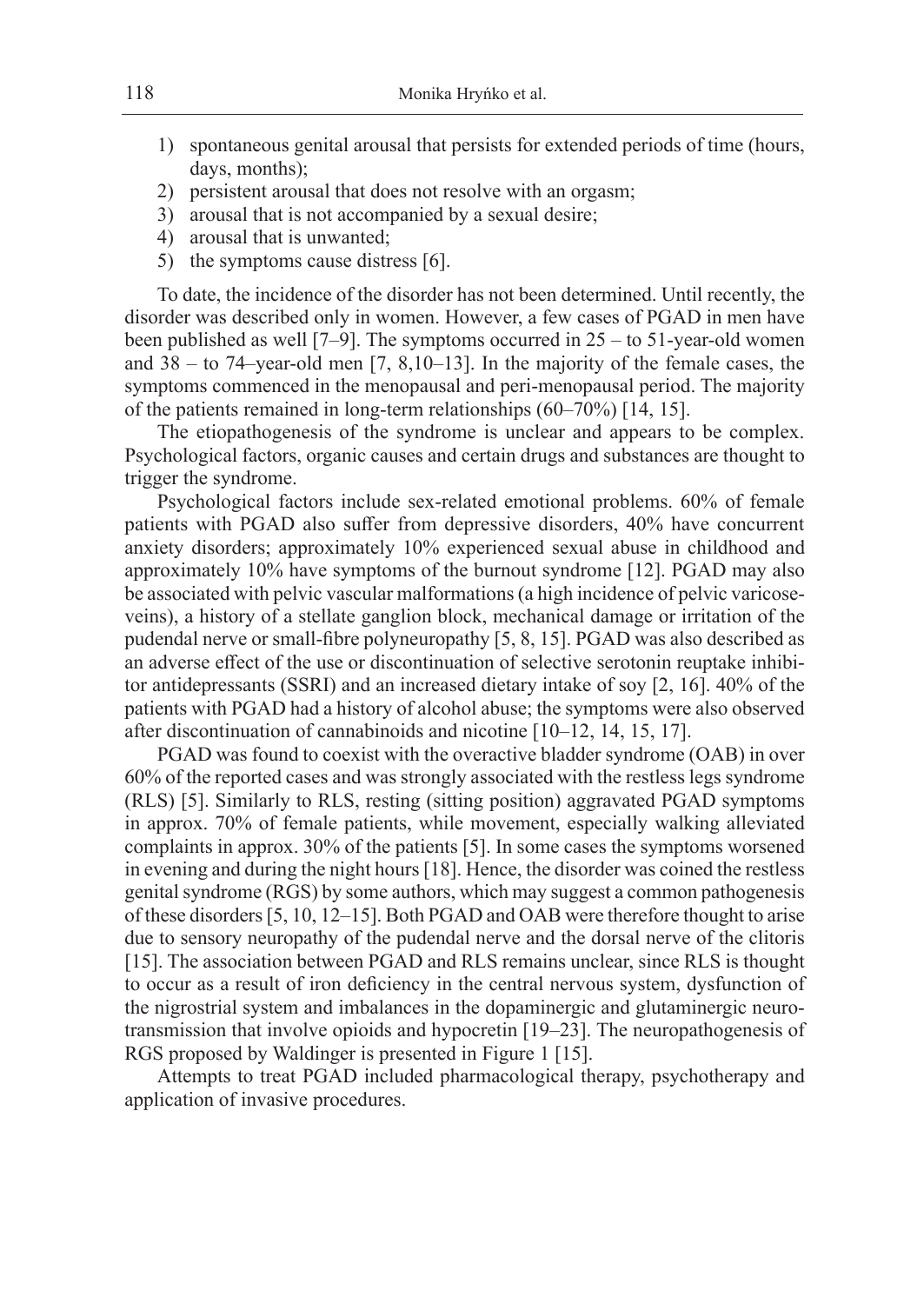

Figure 1. **Diagram of the hypothetical neuropathogenesis of restless genital syndrome**

according to Waldinger et al., 2009 [15] – in own modification.

Benzodiazepines such as clonazepam and oxazepam are most commonly used to mitigate PGAD symptoms. Their mechanism of action is most likely based on the CNS "gating" phenomenon [15]. Tramadol, which is an agonist of  $\mu$ -opioid receptors and a weak selective serotonin and noradrenaline reuptake inhibitor, was reported to be effective in some patients [5]. Tricyclic antidepressants, such as amitriptyline, were successfully used in patients with depressive or compulsive disorders [24, 25]. Based on the analogy between RLS and RGS, attempts were also made to treat the disorder using dopamine receptor agonists (pramipexol), without consistent effect [5]. Diagnose of neuropathy or polyneuropathy led to treatment with antiepileptic drugs, such as carbamazepine, oxcarbazepine, pregabalin and gabapentin [18]. Antidopaminergic risperidone was used in a single case [26]. Hormone replacement therapy was used in women in the postmenopausal period with different therapeutic effects [5].

In some PGAD cases, psychotherapy, including cognitive-behavioral therapy which has been used in the therapy of genital pain syndrome, may be effective. Family therapy and couple therapy may be beneficial for certain patients (e.g., subject to long-term stress caused by family conflicts) [24, 27].

Botulinum toxin injections were successfully used in patients with pudendal neuropathy [28]. Men with a coexistent neuropathy were treated with transcutaneous electrical nerve stimulation (TENS), with different therapeutic effects, and pregabalin which was effective in one case [7, 8]. Some case reports described an improvement in PGAD symptoms in patients following the embolization of pelvic varices and electroconvulsive therapy in patients with bipolar disorder [29, 30].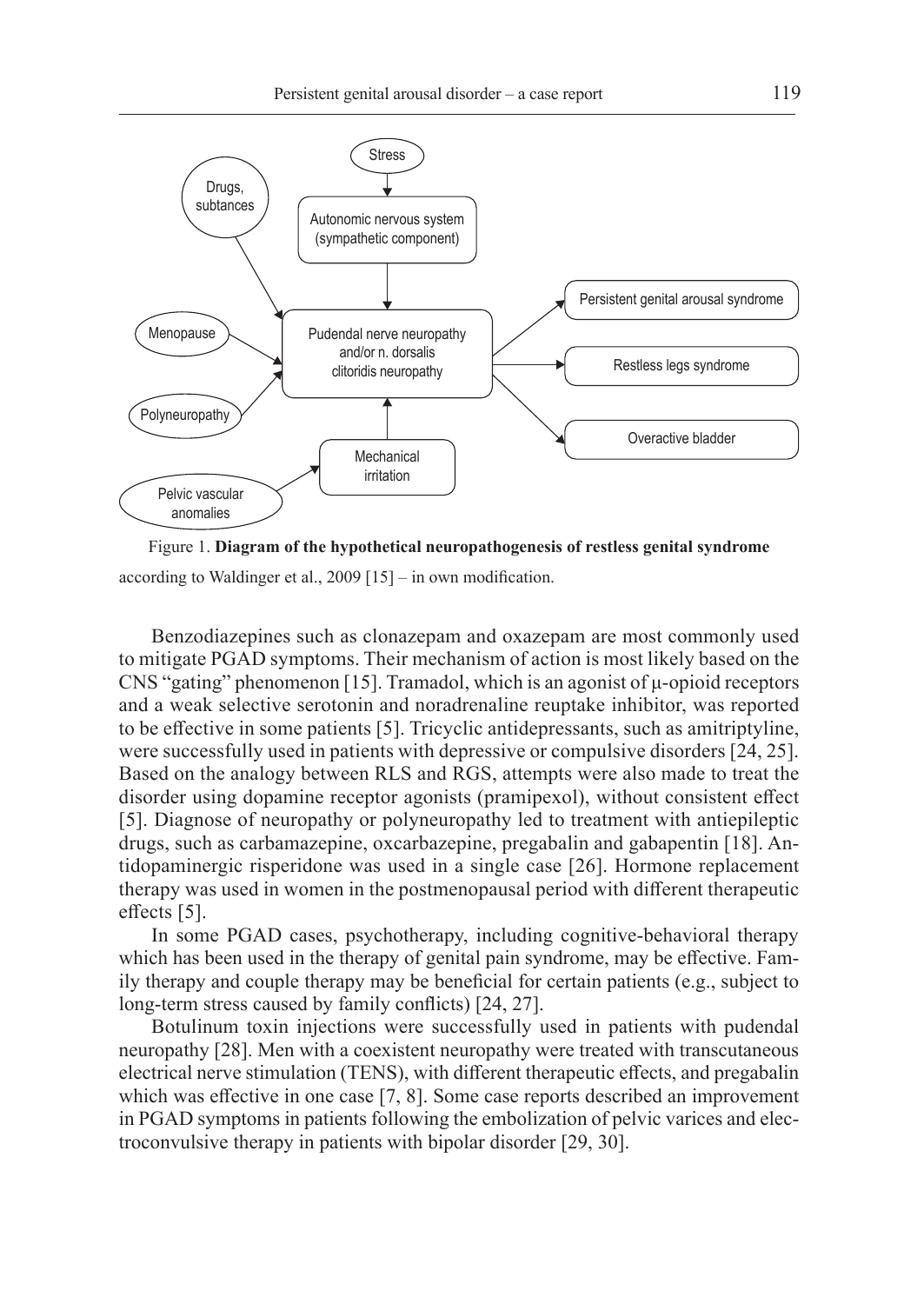Due to low incidence of this disorder, there are no clinical trials to evaluate the efficacy and safety of methods of treatment listed above.

#### **Case report**

A 40-year-old, employed woman who had completed secondary education sought psychological help due to ongoing symptoms of itchiness, irritability and burning sensation of the genitals and nonsexual genital arousal that recurred for 21 years. The symptoms did not resolve with an orgasm during intercourse or masturbation. The severity of the symptoms was variable but no factors were found to evoke or affect them (not related to time of day, body position etc.). The patient first noticed the symptoms after initiating sexual relationship with her partner, to whom she has remained married for 20 years now.

The woman reported regular menstrual cycles. She used hormonal contraception for a short period of time, which she discontinued due to poor tolerability. She did not notice any correlation between an exacerbation of the symptoms and her menstrual cycle.

The symptoms were persistent and caused increasing discomfort. Occasionally, they caused sleep disorders, which decreased her concentration and led to poor performance at work. Severity of symptoms sometimes made her avoid sexual intercourse with her husband. Nevertheless, she admitted to benefit from her condition in a way, because her complaints were addressed with compassion and care by her husband and son.

The feeling of incomplete bladder emptying during voiding has reoccurred for two years. Apart from this, the patient did not suffer from any other urological or gynecological disorders. Other complaints included tension-type headaches that occurred for many years, and were occasionally treated with non-steroidal anti-inflammatory drugs. In the year prior to the consultation, the patient had a one-month history of alcohol abuse. She did not report any other substance abuse. The family history revealed that the patient's father had an alcohol dependence syndrome and that he imposed his religious beliefs on the whole family.

During examination the contact between the physician and the patient was constructive; the patient had good verbal fluency, was auto – and allo – psychologically oriented and did not display any productive symptoms. Her mood was variable, with features of depression, drive was normal. The patient attempted to precisely answer all the questions, although she was tense and anxious. Despite the occasional sleep disorders reported by the patient, which have been mentioned above, at the time of the examination the patients reported that she slept well. She had normal appetite. On neurological examination no symptoms and signs of damage to central or peripheral nervous system were found, especially features of (poly)neuropathy, radiculopathy or myelopathy, which could explain the described symptoms. Exception for bladder problems, no other signs or symptoms suggesting autonomic dysfunction were reported (e.g., vasomotor abnormalities, abnormal pupillary response, orthostatic changes in blood pressure, intestinal dysfunction). In order to exclude the subclinical lesions in peripheral and autonomic nervous system, electrophysiological diagnostics, including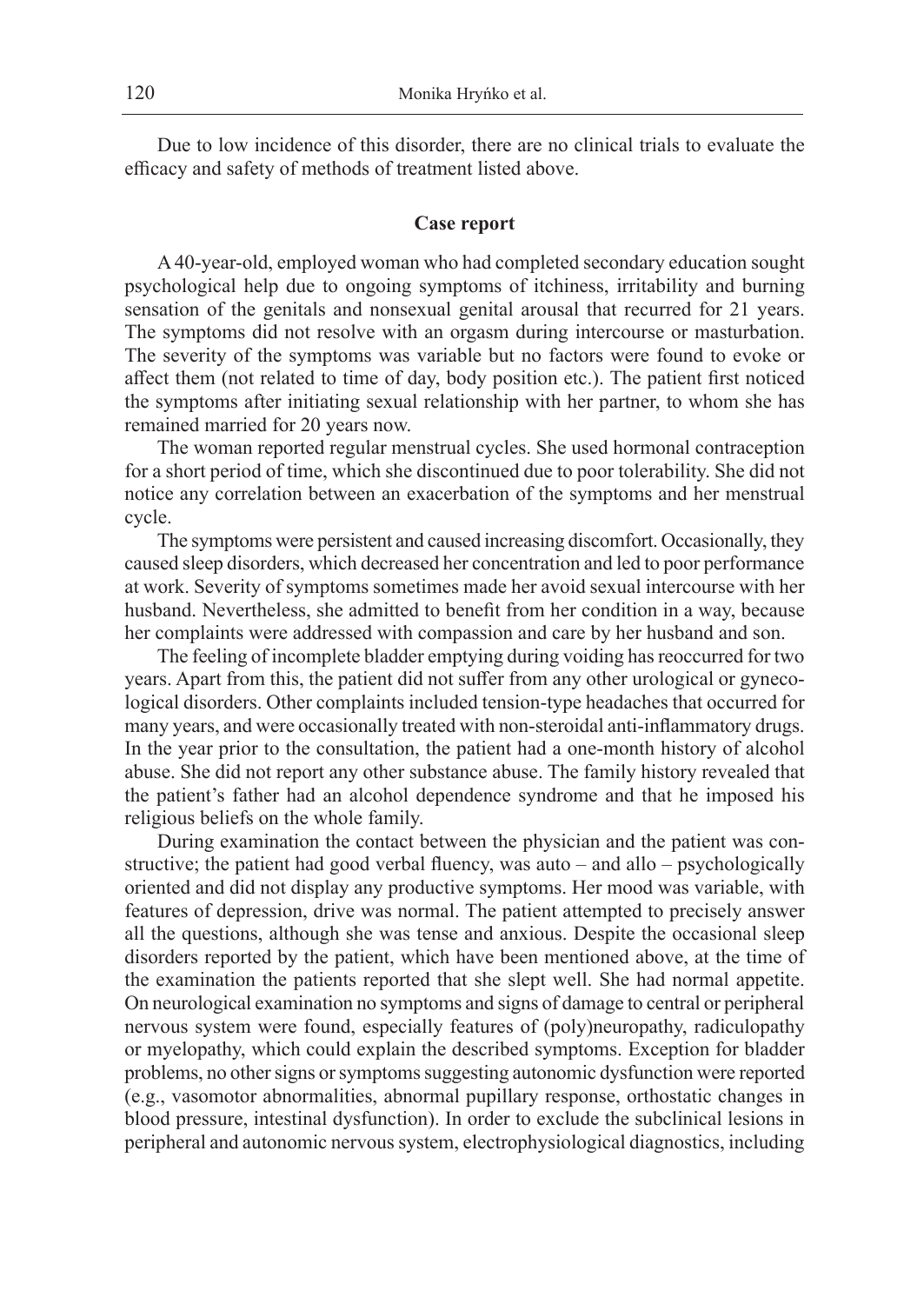electroneurography, somatosensory evoked potentials, and an examination of sympathetic skin response and cardiac variability were planned. However, the patient did not agree to perform any of the above-mentioned tests.

The results of psychological tests (Structured Clinical Interview for DSM-IV Axis II Personality Disorders – SCID-II; Raven's Progressive Matrices – standard version; Benton Visual Retention Test; Graham–Kendall Memory-for-Designs Test) revealed that the patient had average intellectual abilities with no signs of organic changes in the central nervous system; furthermore, the tests indicated features of a dependent, emotionally unstable personality with a tendency toward anxiety and depression [31–34].

The computed tomography (CT) did not show any lesions within the brain. The results of gynecological examination, as well as CT and ultrasound examination of the abdomen and pelvis were normal. Laboratory tests revealed slightly increased anti-thyroid peroxidase antibody (anti-TPO) titters that reached 295 IU/ml with normal TSH, fT3 and fT4 values. The urine tests revealed a recurrent urinary tract infection caused by E.coli.

Gynecologist and neurologist conducted the initial management of the patient. Due to lack of organic lesions she has been under the care of the Outpatient Mental Clinic for 5 years. The patient was preliminarily diagnosed with a neurotic disorder. Venlafaxine was administered at a daily dose of 150 mg for several months, but caused itching and unpleasant genital sensations. A combined therapy including sertraline at a dose of 200 mg/day and alprazolam at 1 mg/day was administered in the following year, without significant improvement. A subsequent therapy (escitalopram at 10 mg/day and doxepin at 100 mg/day) was discontinued by the patient due to a lack of effect. The patient was unwilling to receive further pharmacological treatment, but agreed to psychotherapy. The family systemic therapy and elements from cognitivebehavioral therapy (cognitive, experience-based and relaxation techniques), were used. Establishing a longer, safer patient-psychologist relationship was of great importance for the treatment process. Periodically, when the patient experienced a re-aggravation of symptoms, there was a need to increase the intensity of meetings to two per week. Conversation with a therapist, and above all the possibility of being heard and the sense of acceptance caused partial relief. This technique resulted in gradual reduction of the perceived tension, and thus alleviation of most of the symptoms.

### **Discussion**

Based on the nature and circumstances of the symptoms and the subjective patient's attitude, the present case meets all PGAD diagnostic criteria [6].

Similarly to other case reports, our patient was diagnosed with a personality disorder with a tendency toward anxiety and depression, episode of alcohol abuse, and a family history suggesting emotional problems in childhood and adolescence. Our patient reported a relatively early (as compared to other reports) onset of symptoms (at approximately 19 years of age), which persisted for several years [12, 13]. At the same time, she remained in a long-term relationship. Co-existing micturatory ailments may suggest overactive bladder syndrome, however, taking into consideration the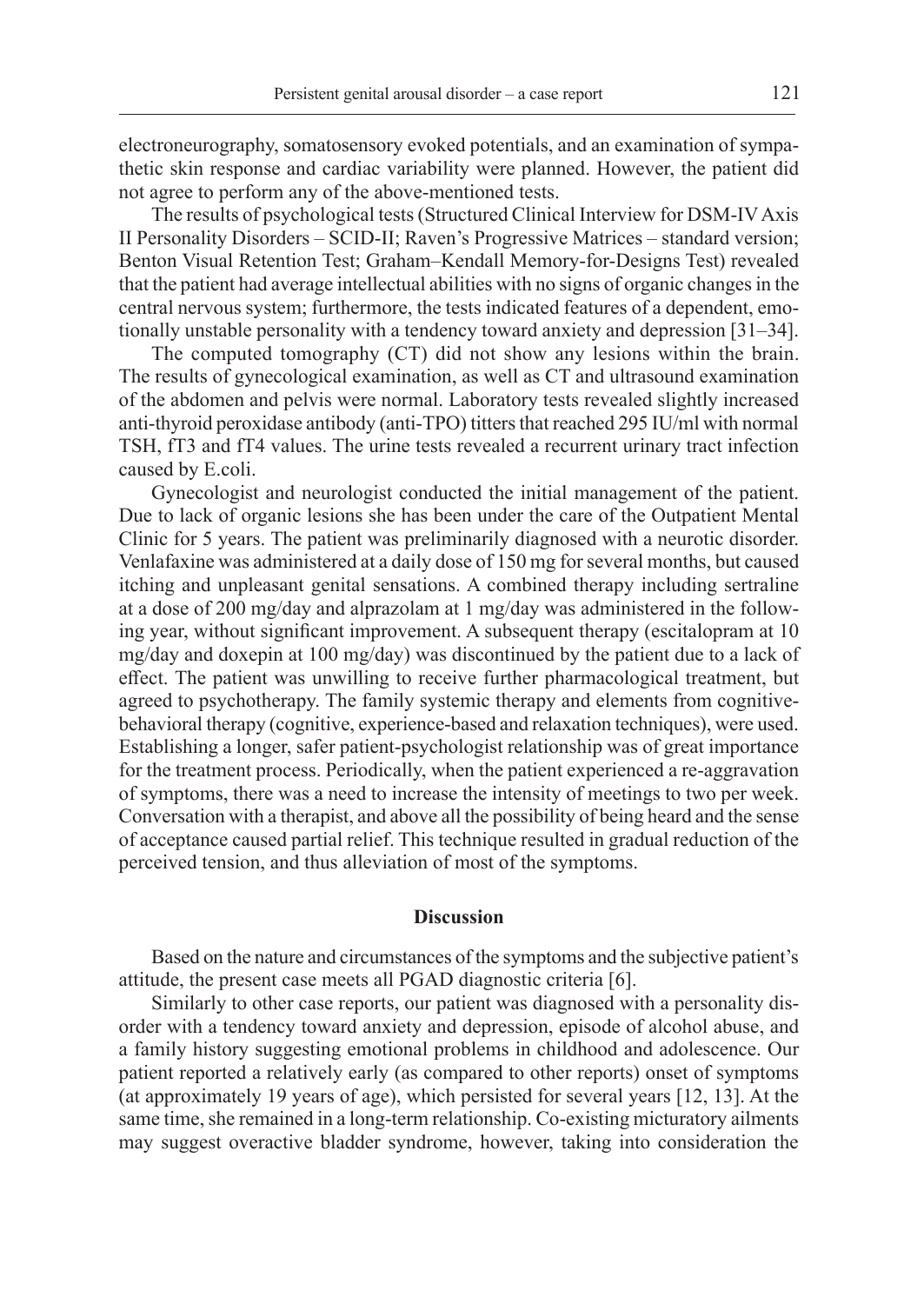results of the laboratory tests and lack of other symptoms typical for OAB (urinary frequency, urinary incontinence, urgency) a urinary tract infection cannot be ruled out. The patient did not present with symptoms of RLS. Apart from tension-type headaches (which may have been associated with emotional distress) she did not suffer from any co-existing conditions. The diagnostic examinations did not reveal any abnormalities in the genitourinary and nervous system, including autonomic component. Hormonal abnormalities were also excluded. Increased serum levels of anti-TPO with normal thyroid hormone levels call for further investigations into possible autoimmune thyroid disorders. However, owing to the duration of the symptoms, an association between PGAD and thyroid dysfunction is very unlikely.

Pharmacotherapy did not alleviate the perceived tension and other symptoms reported by the patient, while psychotherapy aided in the reduction of tension and other symptoms, which also indicates a psychosomatic nature of the disorder. Nevertheless, due to emotional lability, pharmacological treatment stabilizing mood could support psychotherapy. Benzodiazepines lowered the level of anxiety. Discontinuation of alprazolam use was possible after introduction of antidepressant therapy.

The described case meets the diagnostic criteria of PGAD, which seems to be associated only with psychological factors. The continuation of psychotherapy and possible future pharmacotherapy may alleviate the symptoms and improve functioning of our patient.

## **References**

- 1. Leiblum S, Nathan S. *Persistent sexual arousal syndrome: A newly discovered pattern of female sexuality*. J. Sex Marital Ther. 2001; 27(4): 365–380.
- 2. Hallam-Jones R, Wylie K. *Case report. Traditional dance A treatment for sexual arousal problems?* Sex. Rel. Ther. 2001; 16(4): 377–380.
- 3. Amsterdam A, Abu-Rustum N, Carter J, Krychman M. *Persistent sexual arousal syndrome associated with increased soy intake*. J. Sex. Med. 2005; 2(3): 338–340.
- 4. Mahoney S, Zarate C. *Persistent sexual arousal syndrome: A case report and review of the literature*. J. Sex Marital Ther. 2007; 33(1): 65–71.
- 5. Waldinger M, Schweitzer D. *Persistent genital arousal disorder in 18 Dutch women: Part II. Asyndrome clustered with restless legs and overactive bladder*. J. Sex. Med. 2009; 6(2): 482–497.
- 6. Basson R, Wierman M, van Lankveld J, Brotto L. *Summary of recommendations on sexual dysfunction in women*. J. Sex. Med. 2010; 7(11): 314–326.
- 7. Kamatchi R, Ashley-Smith A. *Persistent genital arousal disorder in a male: a case report and analysis of the cause*. BJMP 2013; 6(1): a605
- 8. Waldinger M, Venema P, van Gils A, de Lint G, Schweitzer D. *Stronger evidence for small fiber sensory neuropathy in restless genital syndrome: two case reports in males*. J. Sex. Med. 2011; 8(1): 325–330.
- 9. Kruger T, Hartmann U. *A case of comorbid persistent genital arousal disorder and premature ejaculation: killing two birds with one stone*. J. Sex Marital Ther. 2016; 42(1): 1–3.
- 10. Reading PJ, Will RG. *Unwelcome orgasms*. Lancet 1997; 350(9093): 1746.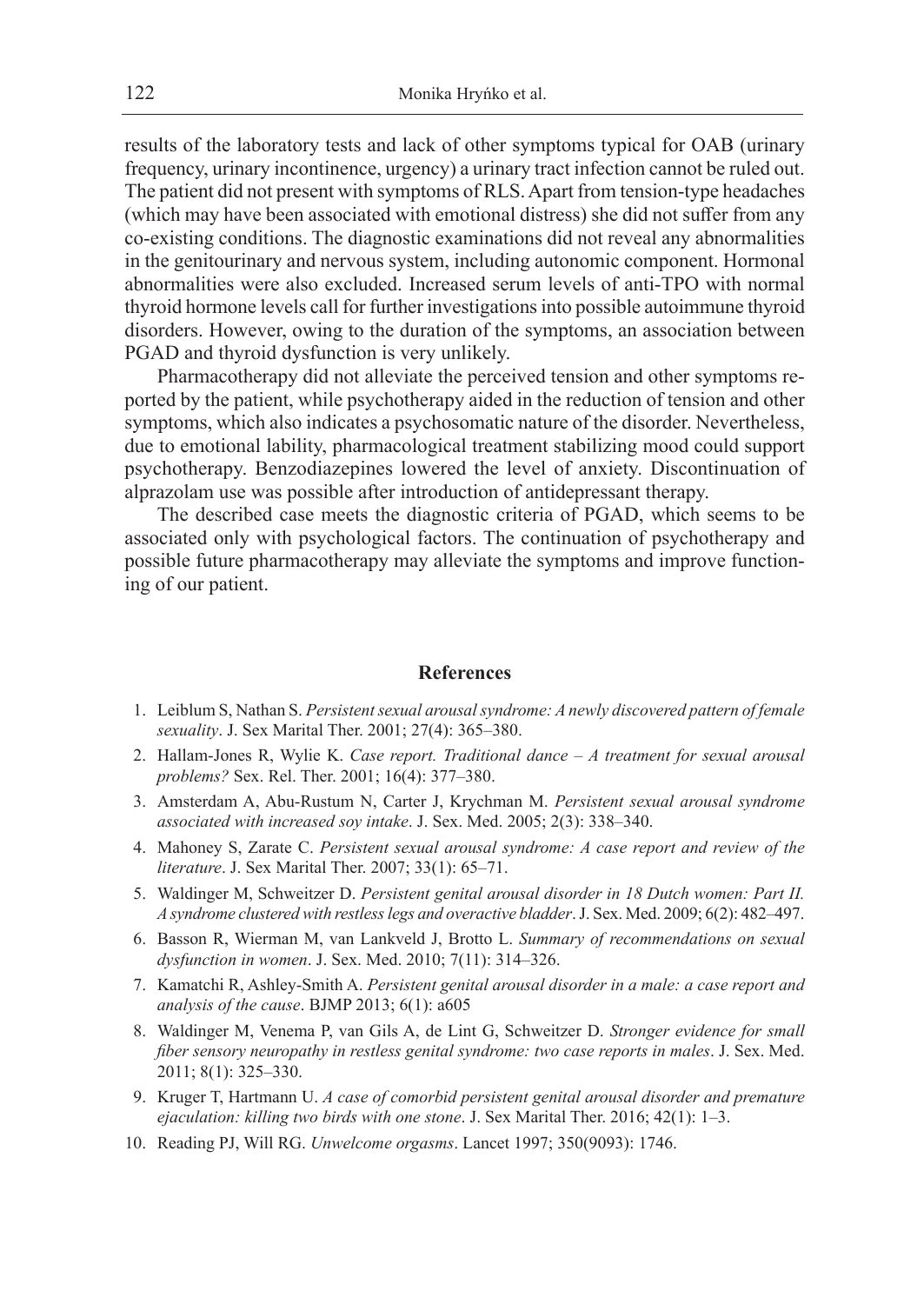- 11. Leiblum S, Goldmeier D. *Persistent genital arousal disorder in women: Case reports of association with anti-depressant usage and withdrawal*. J. Sex Marital Ther. 2008; 34(2): 150–159.
- 12. Waldinger M, Van Gils A, Pauline Ottervanger H, Vandenbroucke W, Tavy D. *Persistent genital arousal disorder in 18 Dutch women: Part I. MRI, EEG, and transvaginal ultrasonography investigations*. J. Sex. Med. 2009; 6(2): 474–481.
- 13. Pink L, Rancourt V, Gordon A. *Persistent genital arousal in women with pelvic and genital pain*. J. Obstet. Gynaecol. Can. 2014; 36(4): 324–330.
- 14. Leiblum S, Chivers M. *Normal and persistent genital arousal in women: New perspectives*. J. Sex Marital Ther. 2007; 33(4): 357–373.
- 15. Waldinger M, Venema P, van Gils A, Schweitzer D. *New insights into restless genital syndrome: Static mechanical hyperesthesia and neuropathy of the nervus dorsalis clitoridis*. J. Sex. Med. 2009; 6(10): 2778–2787 .
- 16. Leiblum SR, Seehuus M, Goldmeier D, Brown C. *Psychological, medical, and pharmacological correlates of persistent genital arousal disorder*. J. Sex. Med. 2007; 4(5): 1358–1366.
- 17. Philippsohn S, Kruger T. *Persistent genital arousal disorder: Successful treatment with duloxetine and pregabalin in two cases*. J. Sex. Med. 2012; 9(1): 213–217.
- 18. Facelle T, Sadeghi‐Nejad H, Goldmeier D. *Persistent genital arousal disorder: characterization, etiology, and management*. J. Sex. Med. 2013; 10(2): 439–450.
- 19. O'Keeffee S, Gavin K, Lavan J. *Iron status and restless legs syndrome in the elderly*. Age Ageing 1994; 23(3): 200–203.
- 20. Connor JR, Ponnuru P, Wang XS, Patton S, Allen R, Earley C. *Profile of altered brain iron acquisition in restless legs syndrome*. Brain 2011; 134(4): 959–968.
- 21. Walters A, Ondo W, Zhu W, Le W. *Does the endogenous opiate system play a role in the Restless Legs Syndrome? A pilot post-mortem study*. J. Neurol. Sci. 2009; 279(1–2): 62–65.
- 22. Allen R, Barker P, Horská A, Earley C. *Thalamic glutamate/glutamine in restless legs syndrome: Increased and related to disturbed sleep*. Neurology 2013; 80(22): 2028–2034.
- 23. Allen R, Mignot E, Ripley B, Nishino S, Earley C. *Increased CSF hypocretin-1 (orexin-A) in restless legs syndrome*. Neurology 2002; 59: 639–641.
- 24. Hiller J, Hekster B. *Couple therapy and cognitive behaviour techniques for persistent sexual arousal syndrome*. Sex. Rel. Ther. 2007; 22: 91–96.
- 25. Bell C, Richardson D, Goldmeier D, Crowley T, Kocsis A, Hill S. *Persistent sexual arousal in a woman with associated cardiac defects and raised atrial natriuretic peptide*. Int. J. STD AIDS 2007; 18: 130–131.
- 26. Wylie K, Levin R, Hallam-Jones R, Goddard A. *Sleep exacerbation of persistent sexual arousal syndrome in a postmenopausal woman*. J. Sex. Med. 2006; 3: 296–302.
- 27. Lofrisco BM. *Female sexual pain disorders and cognitive behavioral therapy*. J. Sex. Res. 2011; 48: 573–579.
- 28. Nazik H, Api M, Aytan H, Narin R. *A new medical treatment with botulinum toxin in persistent genital arousal disorder: successful treatment of two cases*. J. Sex Marital Ther. 2014; 40: 170–174.
- 29. Thorne C, Stuckey B. *Pelvic congestion syndrome presenting as persistent genital arousal: A case report*. J. Sex. Med. 2008; 5: 504–508.
- 30. Yero S, McKinney T, Petrides G, Goldstein I, Kellner C. *Successful use of electroconvulsive therapy in 2 cases of persistent sexual arousal syndrome and bipolar disorder*. J. ECT 2006; 22: 274–275.